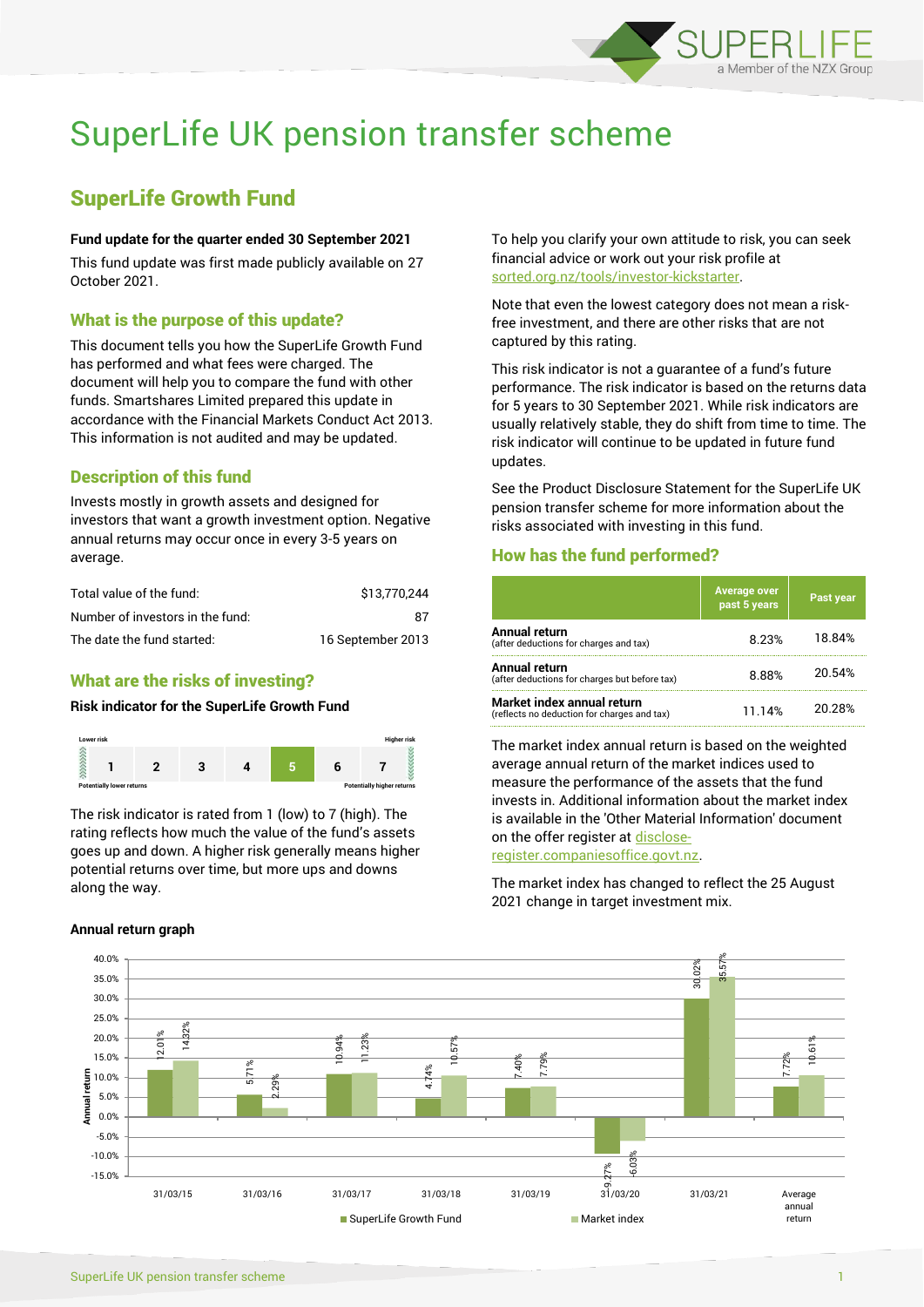

This shows the return after fund charges and tax for each year ending 31 March since the fund started. The last bar shows the average annual return since the fund started, up to 30 September 2021.

**Important:** This does not tell you how the fund will perform in the future.

Returns in this update are after tax at 28%.

## What fees are investors charged?

Investors in the SuperLife Growth Fund are charged fund charges. In the year to 31 March 2021 these were:

|                                                       | % per annum of fund's net<br>asset value |  |
|-------------------------------------------------------|------------------------------------------|--|
| <b>Total fund charges</b>                             | 0.62%                                    |  |
| Which are made up of:                                 |                                          |  |
| <b>Total management and administration</b><br>charges | 0.62%                                    |  |
| Including:                                            |                                          |  |
| Manager's basic fee                                   | 0.61%                                    |  |
| Other management and<br>administration charges        | $0.01\%$ <sup>2</sup>                    |  |
| Other charges                                         | Dollar amount per investor               |  |
| <b>Administration fee</b>                             | \$60 per annum                           |  |

Investors may also be charged individual action fees for specific actions or decisions (for example, for transferring money into the scheme from a UK pension scheme). See the Product Disclosure Statement for the SuperLife UK pension transfer scheme for more information about those fees.

The fees set out above include GST where applicable.

Small differences in fees and charges can have a big impact on your investment over the long term.

## Example of how this applies to an investor

Jess had \$10,000 in the fund at the start of the year and did not make any further contributions. At the end of the year, Jess received a return after fund charges were deducted of \$1,884 (that is 18.84% of her initial \$10,000). Jess paid other charges of \$60. This gives Jess a total return after tax of \$1,824 for the year.

### What does the fund invest in?

#### **Actual investment mix**

This shows the types of assets that the fund invests in.



#### **Target investment mix**

This shows the mix of assets that the fund generally intends to invest in.

| <b>Asset Category</b>        | <b>Target asset mix</b> |
|------------------------------|-------------------------|
| Cash and cash equivalents    | 6.00%                   |
| New Zealand fixed interest   | 5.00%                   |
| International fixed interest | 9.00%                   |
| Australasian equities        | 19.00%                  |
| International equities       | 51.00%                  |
| Listed property              | 5.00%                   |
| Unlisted property            |                         |
| Commodities                  |                         |
| Other                        | 5.00%                   |